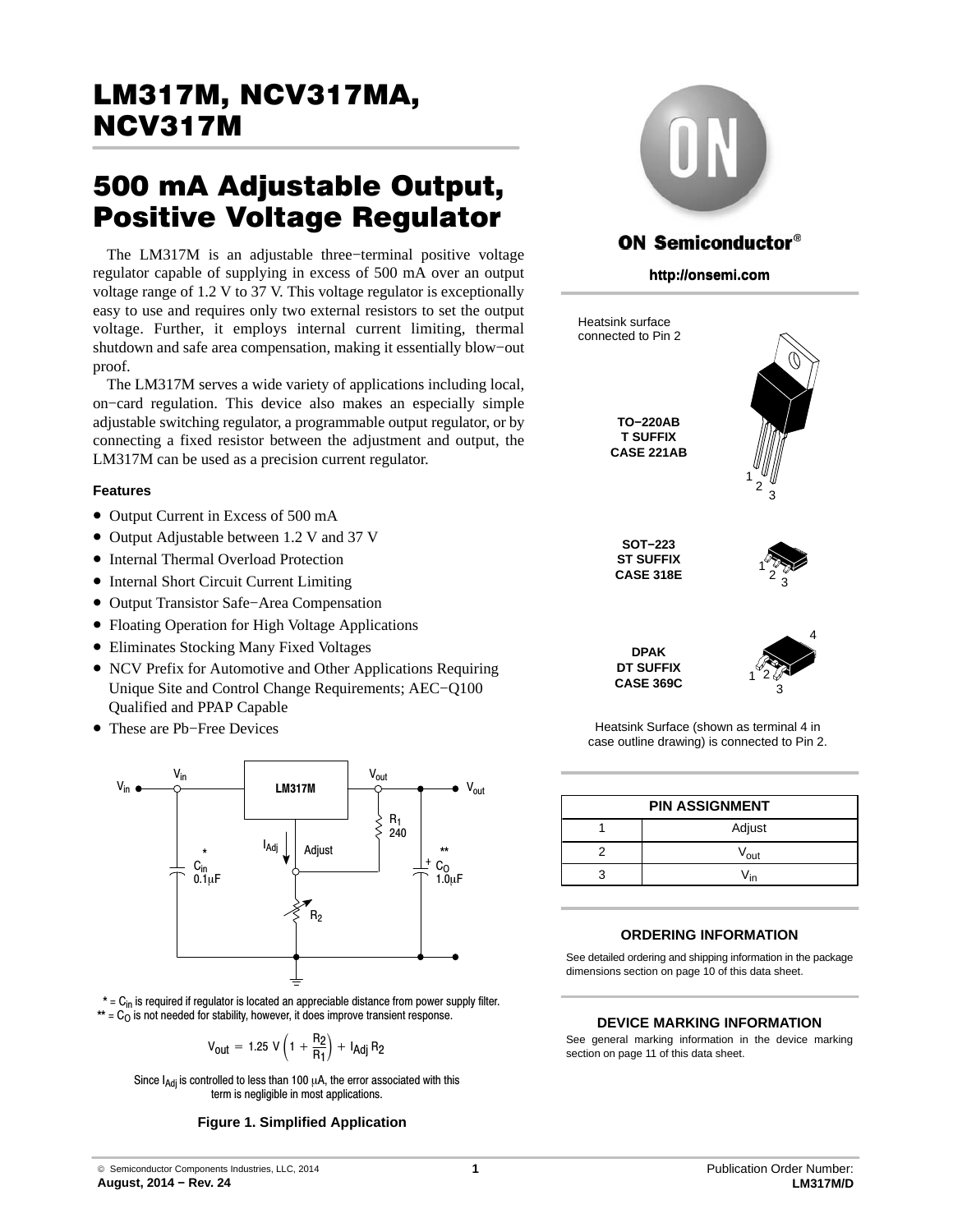#### **MAXIMUM RATINGS**  $(T_A = 25^\circ \text{C},$  unless otherwise noted.)

| Rating                                          | Symbol            | Value              | Unit         |
|-------------------------------------------------|-------------------|--------------------|--------------|
| Input-Output Voltage Differential               | $V_I - V_O$       | 40                 | Vdc          |
| Power Dissipation (Package Limitation) (Note 1) |                   |                    |              |
| Plastic Package, T Suffix, Case 221A            |                   |                    |              |
| $T_A = 25$ °C                                   | $P_D$             | Internally Limited |              |
| Thermal Resistance, Junction-to-Air             | $\theta$ JA       | 70                 | °C/W         |
| Thermal Resistance, Junction-to-Case            | $\theta_{\rm JC}$ | 5.0                | °C/W         |
| Plastic Package, DT Suffix, Case 369C           |                   |                    |              |
| $T_A = 25$ °C                                   | $P_D$             | Internally Limited |              |
| Thermal Resistance, Junction-to-Air             | $\theta$ JA       | 92                 | °C/W         |
| Thermal Resistance, Junction-to-Case            |                   | 5.0                | °C/W         |
| Plastic Package, ST Suffix, Case 318E           |                   |                    |              |
| $T_A = 25^{\circ}C$                             | $P_D$             | Internally Limited |              |
| Thermal Resistance, Junction-to-Air             | $\theta_{JA}$     | 245                | °C/W         |
| Thermal Resistance, Junction-to-Case            | $\theta$ JC       | 15                 | °C/W         |
| Operating Junction Temperature Range            | $T_{\rm J}$       | $-40$ to $+150$    | $^{\circ}$ C |
| Storage Temperature Range                       | $T_{\sf stg}$     | $-65$ to $+150$    | °C           |

Stresses exceeding Maximum Ratings may damage the device. Maximum Ratings are stress ratings only. Functional operation above the Recommended Operating Conditions is not implied. Extended exposure to stresses above the Recommended Operating Conditions may affect device reliability.

1. Figure [25](#page-8-0) provides thermal resistance versus PC board pad size.

**ELECTRICAL CHARACTERISTICS**  $(V_1 - V_0 = 5.0 V; I_0 = 0.1 A, T_J = T_{low}$  to T<sub>high</sub> (Note 2), unless otherwise noted.)

|                                                                                                                                                                 |                          |                          | LM317M/LM317MB/NCV317MB  |             |                          |                  |
|-----------------------------------------------------------------------------------------------------------------------------------------------------------------|--------------------------|--------------------------|--------------------------|-------------|--------------------------|------------------|
| <b>Characteristics</b>                                                                                                                                          | <b>Figure</b>            | Symbol                   | Min                      | <b>Typ</b>  | Max                      | Unit             |
| Line Regulation (Note 3) ( $T_A = 25^{\circ}C$ , 3.0 V $\leq V_1 - V_O \leq 40$ V)                                                                              | 3                        | Regline                  | $\overline{\phantom{0}}$ | 0.01        | 0.04                     | %N               |
| Load Regulation (Note 3)                                                                                                                                        | $\overline{4}$           | Regload                  |                          |             |                          |                  |
| $T_A = 25^{\circ}C$ , 10 mA $\leq I_O \leq 0.5$ A<br>$V_{\Omega} \leq 5.0 V$                                                                                    |                          |                          |                          | 5.0         | 25                       | mV               |
| $V_0 \geq 5.0 V$                                                                                                                                                |                          |                          |                          | 0.1         | 0.5                      | % $VO$           |
| Adjustment Pin Current                                                                                                                                          | 5                        | l <sub>Adi</sub>         | $-$                      | 50          | 100                      | μA               |
| Adjustment Pin Current Change                                                                                                                                   | 3, 4                     | $\Delta I_{\text{Adi}}$  |                          | 0.2         | 5.0                      | μA               |
| $2.5 V \le V_1 - V_0 \le 40 V$ , 10 mA $\le I_L \le 0.5 A$ , $P_D \le P_{max}$                                                                                  |                          |                          |                          |             |                          |                  |
| Reference Voltage<br>3.0 V $\leq$ V <sub>1</sub> – V <sub>O</sub> $\leq$ 40 V, 10 mA $\leq$ I <sub>L</sub> $\leq$ 0.5 A, P <sub>D</sub> $\leq$ P <sub>max</sub> | 5                        | $V_{\text{ref}}$         | 1.20                     | 1.25        | 1.30                     | $\vee$           |
| Line Regulation 3.0 $V \leq V_1 - V_0 \leq 40$ V (Note 3)                                                                                                       | 3                        | Regline                  | $\qquad \qquad -$        | 0.02        | 0.07                     | %N               |
| Load Regulation 10 mA $\leq$ I <sub>O</sub> $\leq$ 0.5 A (Note 3)                                                                                               | $\overline{4}$           | Regload                  |                          |             |                          |                  |
| $V_{\Omega} \leq 5.0 V$                                                                                                                                         |                          |                          |                          | 20<br>0.3   | 70<br>1.5                | mV<br>% $VO$     |
| $V_0 \geq 5.0 V$                                                                                                                                                |                          |                          |                          |             |                          |                  |
| Temperature Stability ( $T_{low} \le T_J \le T_{high}$ )                                                                                                        | 5                        | $T_S$                    |                          | 0.7         | $\overline{\phantom{0}}$ | % $V_{O}$        |
| Minimum Load Current to Maintain Regulation ( $V_1 - V_0 = 40 V$ )                                                                                              | 5                        | $I_{Lmin}$               | —                        | 3.5         | 10                       | mA               |
| Maximum Output Current                                                                                                                                          | 5                        | $I_{\text{max}}$         |                          |             |                          | A                |
| $V_1 - V_O \le 15$ V, $P_D \le P_{max}$                                                                                                                         |                          |                          | 0.5<br>0.15              | 0.9<br>0.25 |                          |                  |
| $V_1 - V_{\Omega} = 40 V$ , $P_{\Omega} \le P_{\text{max}}$ , $T_A = 25^{\circ}C$                                                                               |                          |                          |                          |             |                          |                  |
| RMS Noise, % of $VO$ (T <sub>A</sub> = 25°C, 10 Hz $\leq$ f $\leq$ 10 kHz)                                                                                      | $\overline{\phantom{0}}$ | N                        | $\overline{\phantom{0}}$ | 0.003       | $\overline{\phantom{0}}$ | % $V_{\rm O}$    |
| Ripple Rejection, $V_O = 10$ V, f = 120 Hz (Note 4)                                                                                                             | 6                        | <b>RR</b>                |                          |             |                          | dB               |
| Without C <sub>Adi</sub>                                                                                                                                        |                          |                          | 66                       | 65<br>80    |                          |                  |
| $C_{\text{Adj}} = 10 \mu F$                                                                                                                                     |                          |                          |                          |             |                          |                  |
| Thermal Shutdown (Note 5)                                                                                                                                       | $\overline{\phantom{0}}$ | $\overline{\phantom{0}}$ | $\overline{\phantom{0}}$ | 180         | $\overline{a}$           | $^{\circ}C$      |
| Long-Term Stability, $T_J = T_{high}$ (Note 6)<br>$T_A$ = 25°C for End-point Measurements                                                                       | 5                        | S                        | $\overline{\phantom{0}}$ | 0.3         | 1.0                      | % / 1.0<br>kHrs. |

2.  $\rm\,T_{low}$  to  $\rm\,T_{high}$  = 0° to +125°C for LM317M  $\rm\,T_{low}$  to  $\rm\,T_{high}$  = −40° to +125°C for LM317MB, NCV317MB.

3. Load and line regulation are specified at constant junction temperature. Changes in V<sub>O</sub> due to heating effects must be taken into account separately. Pulse testing with low duty cycle is used.

4. C<sub>Adj</sub>, when used, is connected between the adjustment pin and ground.<br>5. Thermal characteristics are not subject to production test.

6. Since Long−Term Stability cannot be measured on each device before shipment, this specification is an engineering estimate of average stability from lot−to−lot.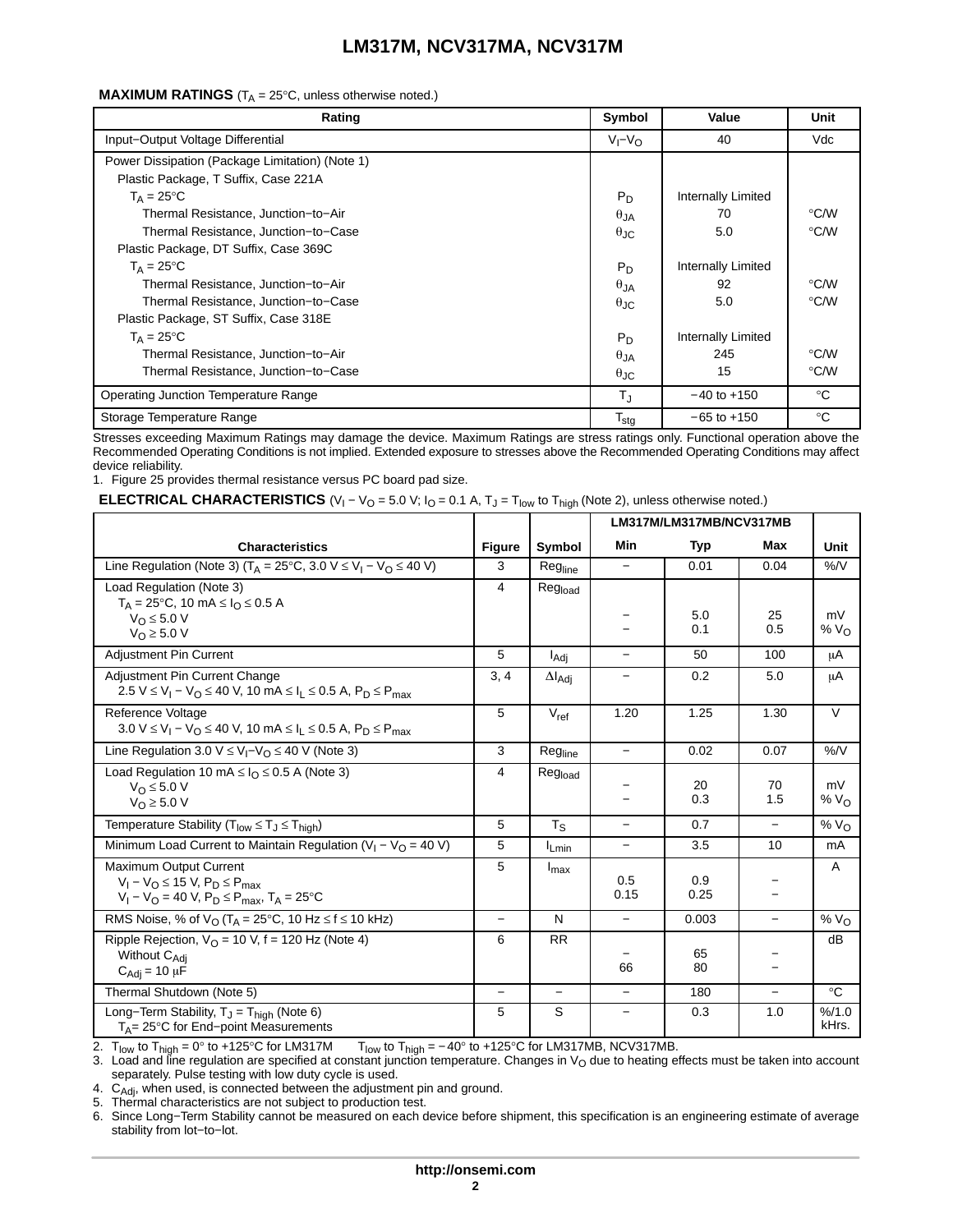|                                                                                                                                                                 |                          |                         | LM317MA/LM317MAB/NCV317MAB |                          |                          |                       |
|-----------------------------------------------------------------------------------------------------------------------------------------------------------------|--------------------------|-------------------------|----------------------------|--------------------------|--------------------------|-----------------------|
| <b>Characteristics</b>                                                                                                                                          | <b>Figure</b>            | Symbol                  | Min                        | <b>Typ</b>               | Max                      | <b>Unit</b>           |
| Line Regulation (Note 8) ( $T_A = 25^{\circ}$ C, 3.0 V $\leq$ V <sub>1</sub> – V <sub>O</sub> $\leq$ 40 V)                                                      | 3                        | Regline                 | $\equiv$                   | 0.01                     | 0.04                     | %N                    |
| Load Regulation (Note 8)<br>$T_A = 25^{\circ}C$ , 10 mA $\leq I_O \leq 0.5$ A<br>$V_O \leq 5.0 V$<br>$V_O \geq 5.0 V$                                           | 4                        | Regload                 |                            | 5.0<br>0.1               | 25<br>0.5                | mV<br>%V <sub>O</sub> |
| <b>Adjustment Pin Current</b>                                                                                                                                   | 5                        | l <sub>Adi</sub>        |                            | 50                       | 100                      | μA                    |
| Adjustment Pin Current Change<br>$2.5 V \le V_1 - V_0 \le 40 V$ , 10 mA $\le I_L \le 0.5 A$ , $P_D \le P_{max}$                                                 | 3, 4                     | $\Delta I_{\text{Adi}}$ | —                          | 0.2                      | 5.0                      | μA                    |
| Reference Voltage<br>3.0 V $\leq$ V <sub>1</sub> – V <sub>O</sub> $\leq$ 40 V, 10 mA $\leq$ I <sub>L</sub> $\leq$ 0.5 A, P <sub>D</sub> $\leq$ P <sub>max</sub> | 5                        | $V_{ref}$               | 1.225                      | 1.250                    | 1.275                    | $\vee$                |
| Line Regulation (Note 8)<br>3.0 $V \le V_I - V_O \le 40 V$                                                                                                      | 3                        | Regline                 |                            | 0.02                     | 0.07                     | %N                    |
| Load Regulation (Note 8)<br>10 mA $\leq$ $I_{\text{O}} \leq 0.5$ A<br>$V_{\Omega} \leq 5.0 V$<br>$V_{\Omega} \geq 5.0 V$                                        | 4                        | Reg <sub>load</sub>     |                            | 20<br>0.3                | 70<br>1.5                | mV<br>% $V_{O}$       |
| Temperature Stability ( $T_{low} \le T_J \le T_{high}$ )                                                                                                        | 5                        | $T_S$                   | $\qquad \qquad -$          | 0.7                      | $\overline{\phantom{0}}$ | %V <sub>O</sub>       |
| Minimum Load Current to Maintain Regulation ( $V_1 - V_0 = 40 V$ )                                                                                              | 5                        | <b>I</b> Lmin           |                            | 3.5                      | 10                       | mA                    |
| Maximum Output Current<br>$V_1 - V_O \le 15$ V, $P_D \le P_{max}$<br>$V_1 - V_O = 40 V$ , $P_D \le P_{max}$ , $T_A = 25^{\circ}C$                               | 5                        | $I_{\text{max}}$        | 0.5<br>0.15                | 0.9<br>0.25              |                          | Α                     |
| RMS Noise, % of $V_O$ (T <sub>A</sub> = 25°C, 10 Hz $\leq$ f $\leq$ 10 kHz)                                                                                     | $\equiv$                 | N                       | $\overline{\phantom{0}}$   | $\overline{\phantom{0}}$ |                          | % $VO$                |
| Ripple Rejection, $V_O = 10$ V, f = 120 Hz (Note 9)<br>Without C <sub>Adi</sub><br>$C_{\text{Adj}} = 10 \mu F$                                                  | 6                        | <b>RR</b>               | 66                         | 65<br>80                 |                          | dB                    |
| Thermal Shutdown (Note 10)                                                                                                                                      | $\overline{\phantom{0}}$ | $\equiv$                | $\equiv$                   | 180                      | $\equiv$                 | $^{\circ}C$           |
| Long-Term Stability, $T_J = T_{high}$ (Note 11)<br>$T_A$ = 25 $\degree$ C for End-point Measurements                                                            | 5                        | S                       | $\qquad \qquad -$          | 0.3                      | 1.0                      | % / 1.0<br>kHrs.      |

### **ELECTRICAL CHARACTERISTICS** (V<sub>I</sub> − V<sub>O</sub> = 5.0 V; I<sub>O</sub> = 0.1 A, T<sub>J</sub> = T<sub>low</sub> to T<sub>high</sub> (Note 7), unless otherwise noted.)

7.  $\;$  T<sub>low</sub> to T<sub>high</sub> = 0° to +125°C for LM317MA  $\;$  T<sub>low</sub> to T<sub>high</sub> = −40° to +125°C for LM317MAB, NCV317MAB.

8. Load and line regulation are specified at constant junction temperature. Changes in V<sub>O</sub> due to heating effects must be taken into account<br>separately. Pulse testing with low duty cycle is used.

9. C<sub>Adj</sub>, when used, is connected between the adjustment pin and ground.<br>10.Thermal characteristics are not subject to production test.

11. Since Long−Term Stability cannot be measured on each device before shipment, this specification is an engineering estimate of average stability from lot−to−lot.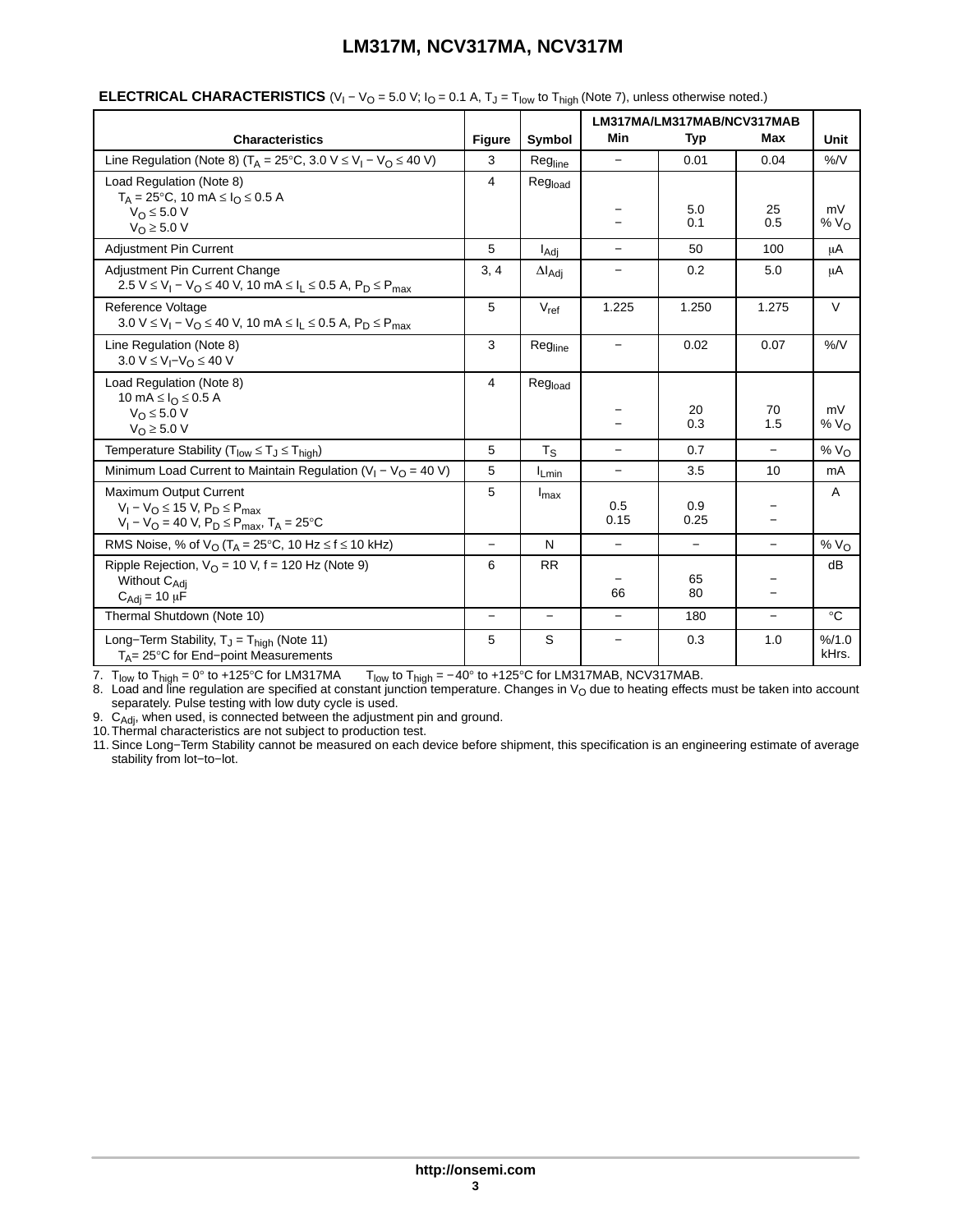<span id="page-3-0"></span>

**Figure 2. Representative Schematic Diagram**



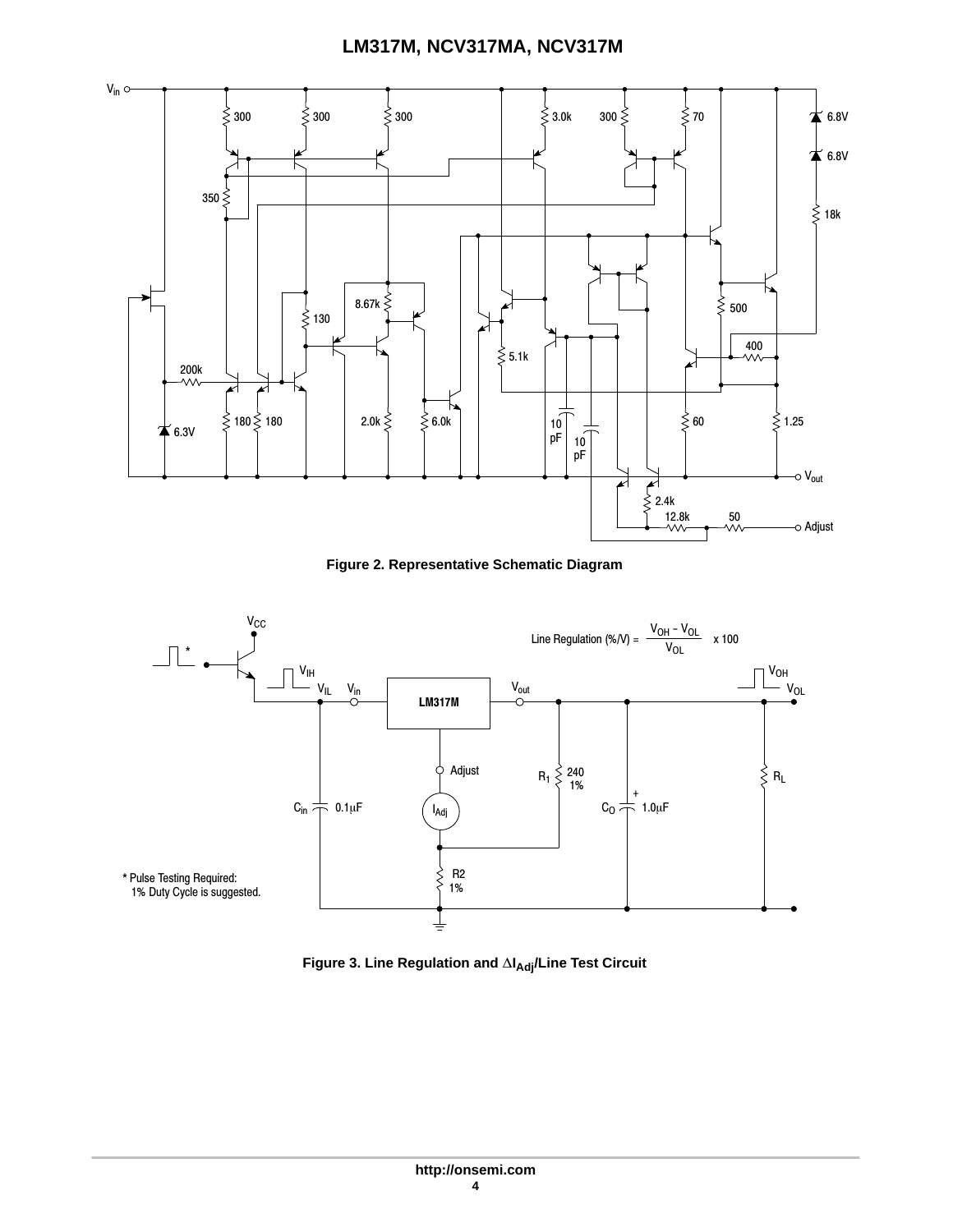<span id="page-4-0"></span>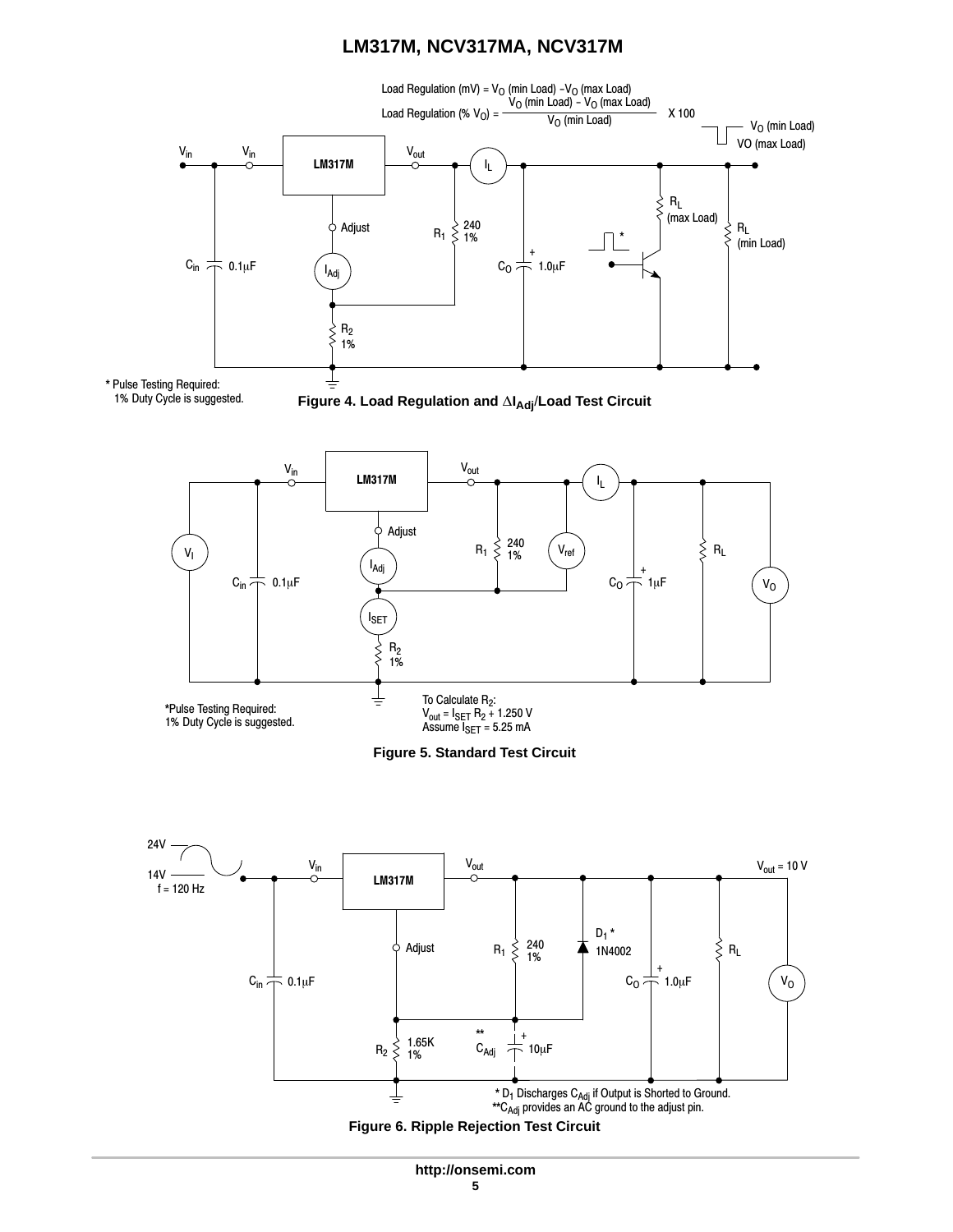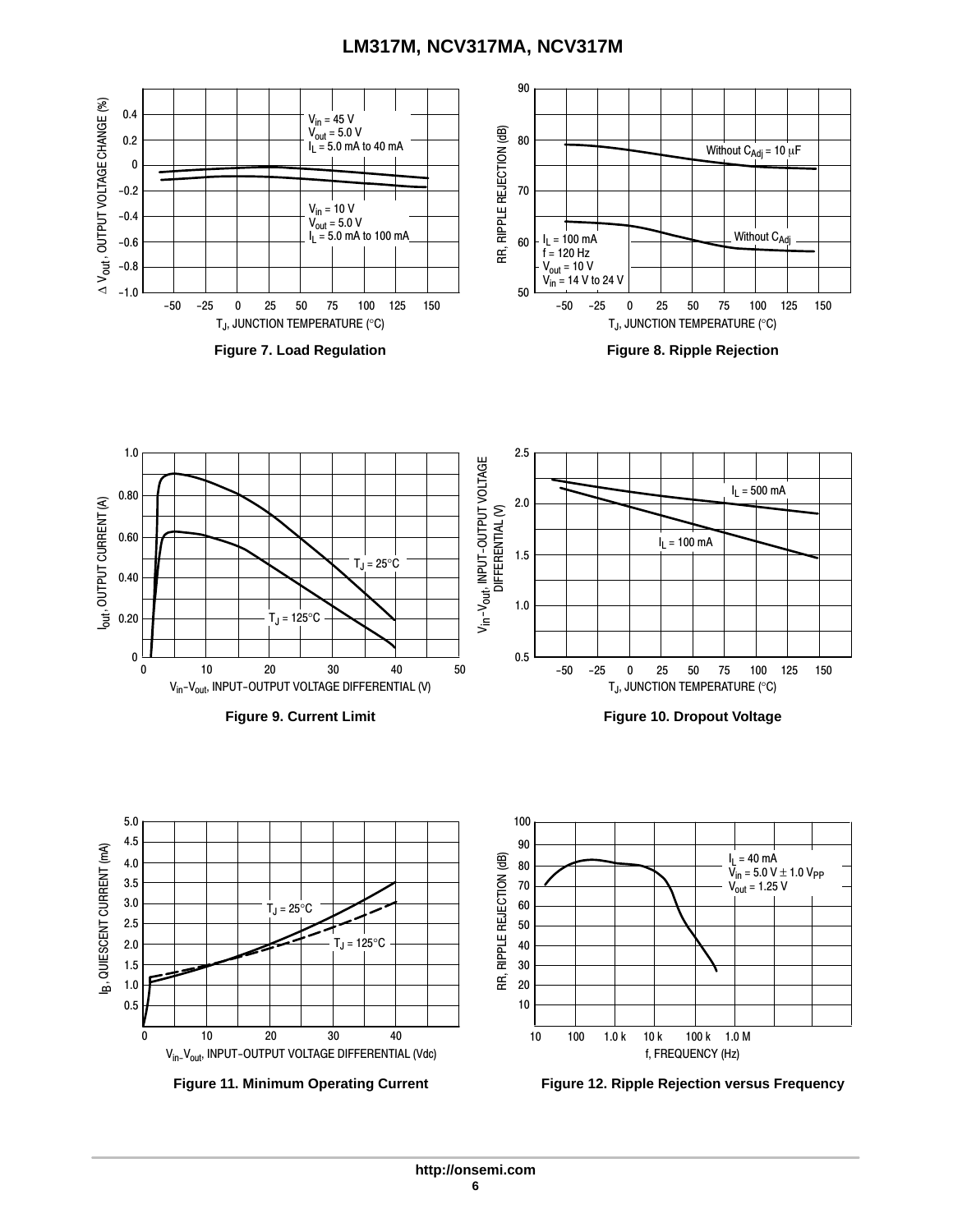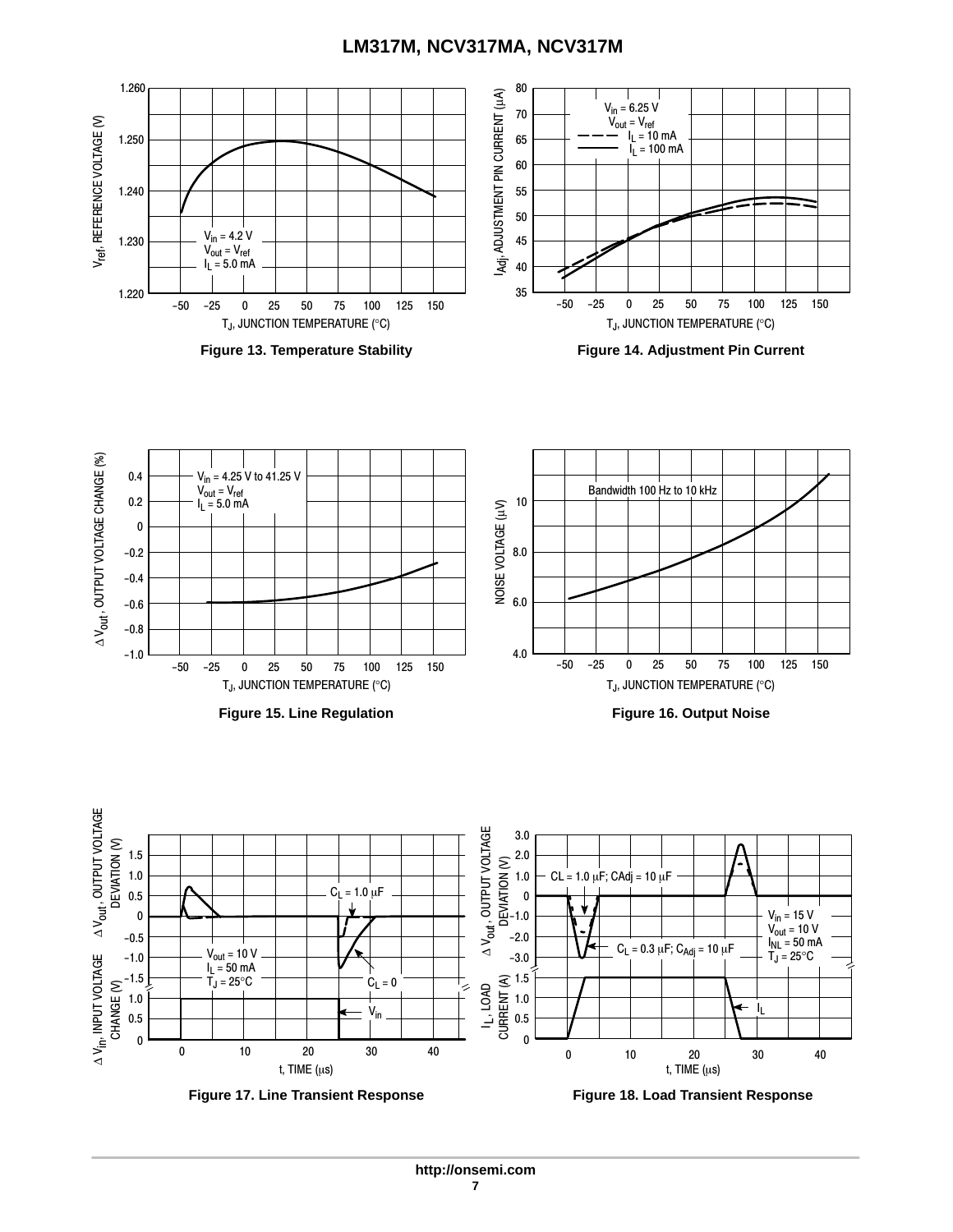#### **APPLICATIONS INFORMATION**

#### **Basic Circuit Operation**

The LM317M is a three−terminal floating regulator. In operation, the LM317M develops and maintains a nominal 1.25 V reference  $(V_{ref})$  between its output and adjustment terminals. This reference voltage is converted to a programming current ( $I_{PROG}$ ) by  $R_1$  (see Figure 19), and this constant current flows through  $R_2$  to ground. The regulated output voltage is given by:

$$
V_{\text{out}} = V_{\text{ref}} \left( 1 + \frac{R_2}{R_1} \right) + I_{\text{Adj}} R_2
$$

Since the current from the terminal  $(I_{\text{Adj}})$  represents an error term in the equation, the LM317M was designed to control  $I_{\rm Adj}$  to less than  $100\ \mu A$  and keep it constant. To do this, all quiescent operating current is returned to the output terminal. This imposes the requirement for a minimum load current. If the load current is less than this minimum, the output voltage will rise.

Since the LM317M is a floating regulator, it is only the voltage differential across the circuit which is important to performance, and operation at high voltages with respect to ground is possible.



**Figure 19. Basic Circuit Configuration**

#### **Load Regulation**

The LM317M is capable of providing extremely good load regulation, but a few precautions are needed to obtain maximum performance. For best performance, the programming resistor  $(R_1)$  should be connected as close to the regulator as possible to minimize line drops which effectively appear in series with the reference, thereby degrading regulation. The ground end of  $R_2$  can be returned near the load ground to provide remote ground sensing and improve load regulation.

#### **External Capacitors**

A  $0.1 \mu$ F disc or  $1.0 \mu$ F tantalum input bypass capacitor  $(C_{in})$  is recommended to reduce the sensitivity to input line impedance.

The adjustment terminal may be bypassed to ground to improve ripple rejection. This capacitor  $(C_{\text{Adj}})$  prevents ripple from being amplified as the output voltage is increased. A  $10 \mu$ F capacitor should improve ripple rejection about 15 dB at 120 Hz in a 10 V application.

Although the LM317M is stable with no output capacitance, like any feedback circuit, certain values of external capacitance can cause excessive ringing. An output capacitance  $(C_O)$  in the form of a 1.0  $\mu$ F tantalum or 25  $\mu$ F aluminum electrolytic capacitor on the output swamps this effect and insures stability.

#### **Protection Diodes**

When external capacitors are used with any IC regulator it is sometimes necessary to add protection diodes to prevent the capacitors from discharging through low current points into the regulator.

Figure 20 shows the LM317M with the recommended protection diodes for output voltages in excess of 25 V or high capacitance values ( $C_O > 25 \mu$ F,  $C_{\text{Adj}} > 5.0 \mu$ F). Diode  $D_1$  prevents  $C_0$  from discharging thru the IC during an input short circuit. Diode  $D_2$  protects against capacitor  $C_{\text{Adj}}$ discharging through the IC during an output short circuit. The combination of diodes  $D_1$  and  $D_2$  prevents  $C_{\text{Adj}}$  from discharging through the IC during an input short circuit.



**Figure 20. Voltage Regulator with Protection Diodes**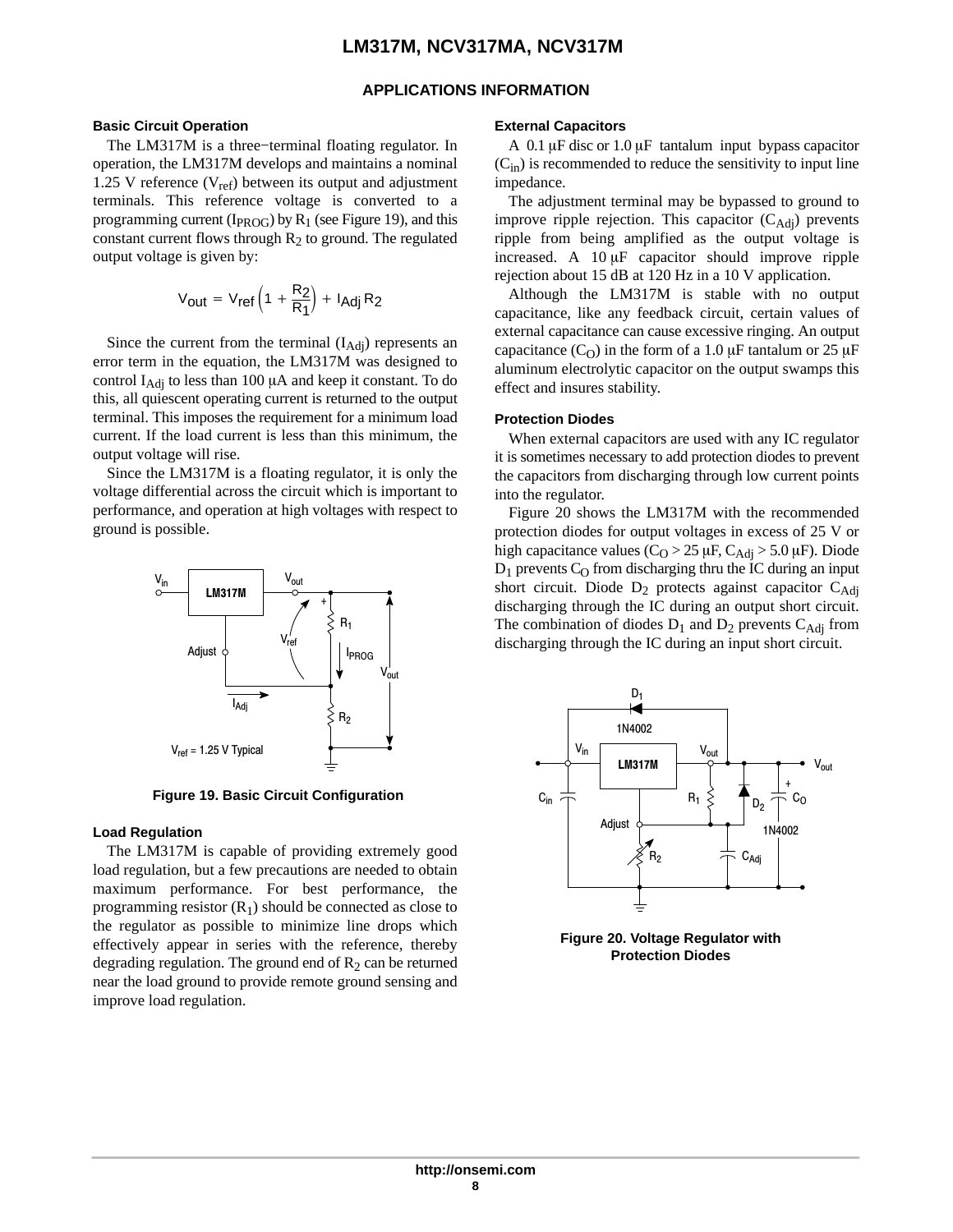<span id="page-8-0"></span>

As shown  $0 < I<sub>0</sub> < 495$  mA



**Figure 23. Slow Turn−On Regulator Figure 24. Current Regulator**







 $D_1$  protects the device during an input short circuit.

### **Figure 21. Adjustable Current Limiter Figure 22. 5 V Electronic Shutdown Regulator**





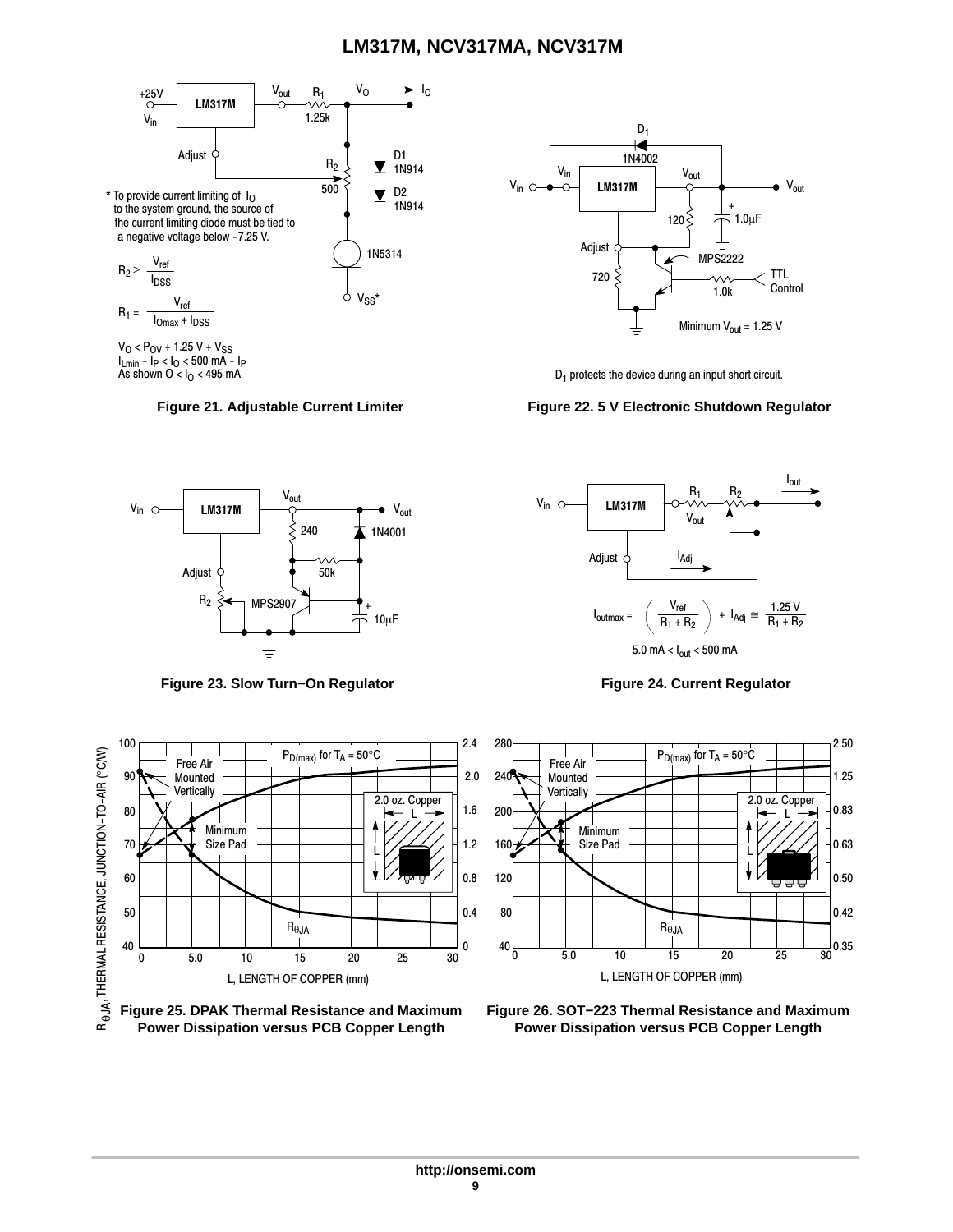#### <span id="page-9-0"></span>**ORDERING INFORMATION**

| <b>Device</b>   | <b>Output Voltage</b><br><b>Tolerance</b> | <b>Operating Temperature</b><br>Range   | Package                     | Shipping <sup><math>\dagger</math></sup> |
|-----------------|-------------------------------------------|-----------------------------------------|-----------------------------|------------------------------------------|
| LM317MABDTG     |                                           |                                         | <b>DPAK</b><br>(Pb-Free)    | 75 Units / Rail                          |
| LM317MABDTRKG   |                                           |                                         | <b>DPAK</b>                 | 2500 / Tape & Reel                       |
| NCV317MABDTRKG* |                                           | $T_{\text{J}} = -40^{\circ}$ C to 125°C | (Pb-Free)                   |                                          |
| NCV317MABSTT3G* | 2%                                        |                                         | SOT-223<br>(Pb-Free)        | 4000 / Tape & Reel                       |
| LM317MABTG      |                                           |                                         | $TO-220$<br>(Pb-Free)       | 50 Units / Rail                          |
| LM317MADTRKG    |                                           | $T_{\text{d}} = 0^{\circ}C$ to 125°C    | <b>DPAK</b><br>(Pb-Free)    | 2500 / Tape & Reel                       |
| LM317MBDTG      |                                           | $T_1 = -40^\circ \text{C}$ to 125°C     | <b>DPAK</b>                 | 75 Units / Rail                          |
| NCV317MBDTG*    |                                           |                                         | (Pb-Free)                   |                                          |
| LM317MBDTRKG    |                                           |                                         | <b>DPAK</b>                 | 2500 / Tape & Reel                       |
| NCV317MBDTRKG*  |                                           |                                         | (Pb-Free)                   |                                          |
| LM317MBSTT3G    |                                           |                                         | <b>SOT-223</b><br>(Pb-Free) | 4000 / Tape & Reel                       |
| NCV317MBSTT3G*  |                                           |                                         |                             |                                          |
| LM317MBTG       |                                           |                                         | TO-220<br>(Pb-Free)         | 50 Units / Rail                          |
| NCV317MBTG*     | 4%                                        |                                         |                             |                                          |
| LM317MDTG       |                                           |                                         | <b>DPAK</b>                 | 75 Units / Rail                          |
|                 |                                           |                                         | (Pb-Free)                   |                                          |
| LM317MDTRKG     |                                           | $T_{\text{J}} = 0^{\circ}C$ to 125°C    | <b>DPAK</b><br>(Pb-Free)    | 2500 / Tape & Reel                       |
| LM317MSTT3G     |                                           |                                         | SOT-223                     | 4000 / Tape & Reel                       |
|                 |                                           |                                         | (Pb-Free)                   |                                          |
| LM317MTG        |                                           |                                         | $TO-220$<br>(Pb-Free)       | 50 Units / Rail                          |

†For information on tape and reel specifications, including part orientation and tape sizes, please refer to our Tape and Reel Packaging Specification Brochure, BRD8011/D.

\*NCV devices: T<sub>low</sub> = –40°C, T<sub>high</sub> = +125°C. Guaranteed by design. NCV Prefix for Automotive and Other Applications Requiring Unique Site<br>and Control Change Requirements; AEC–Q100 Qualified and PPAP Capable.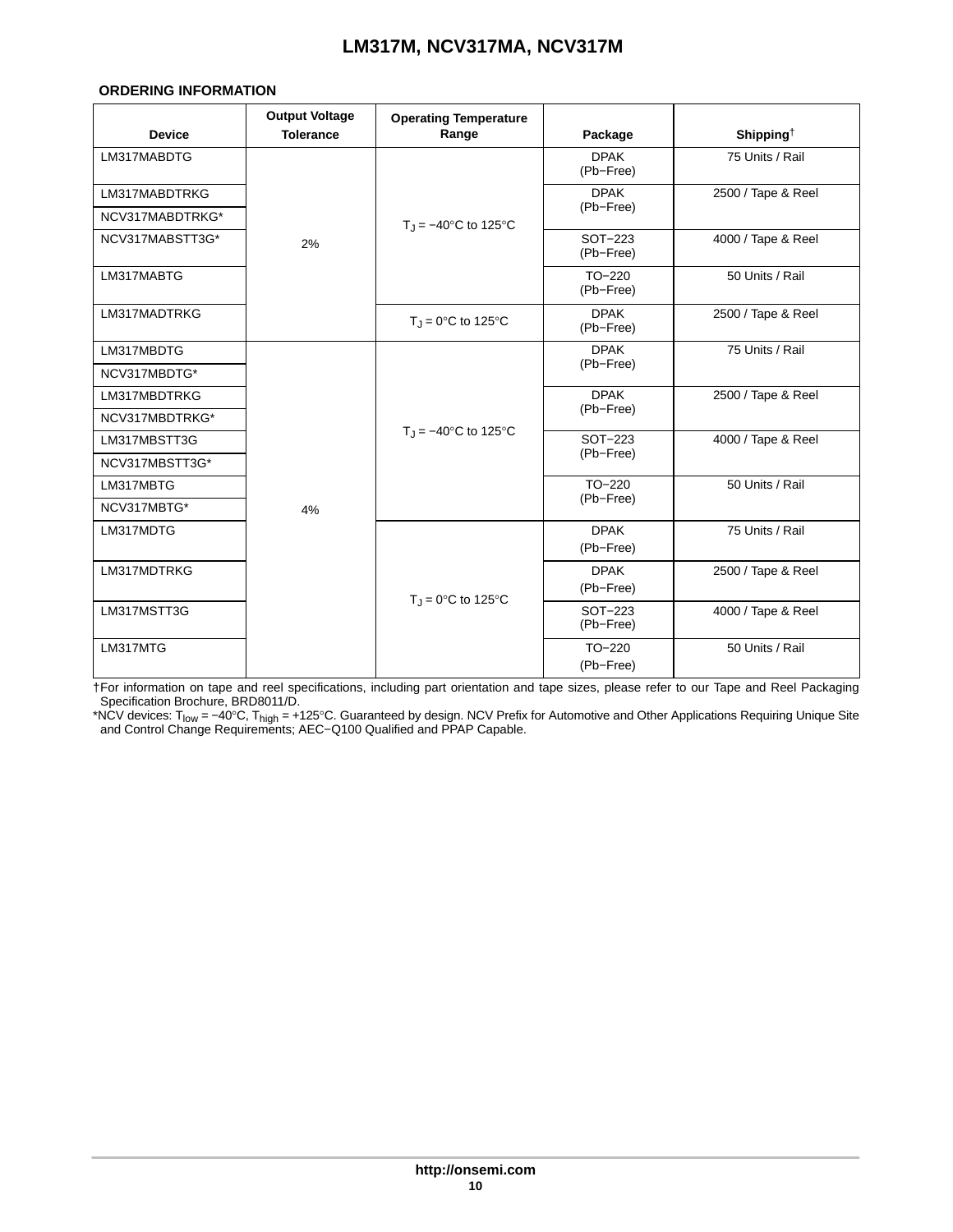### **MARKING DIAGRAMS**

<span id="page-10-0"></span>

WW, W = Work Week

LM 317MABT AWLYWWG

> G or -= Pb−Free Package

(Note: Microdot may be in either location)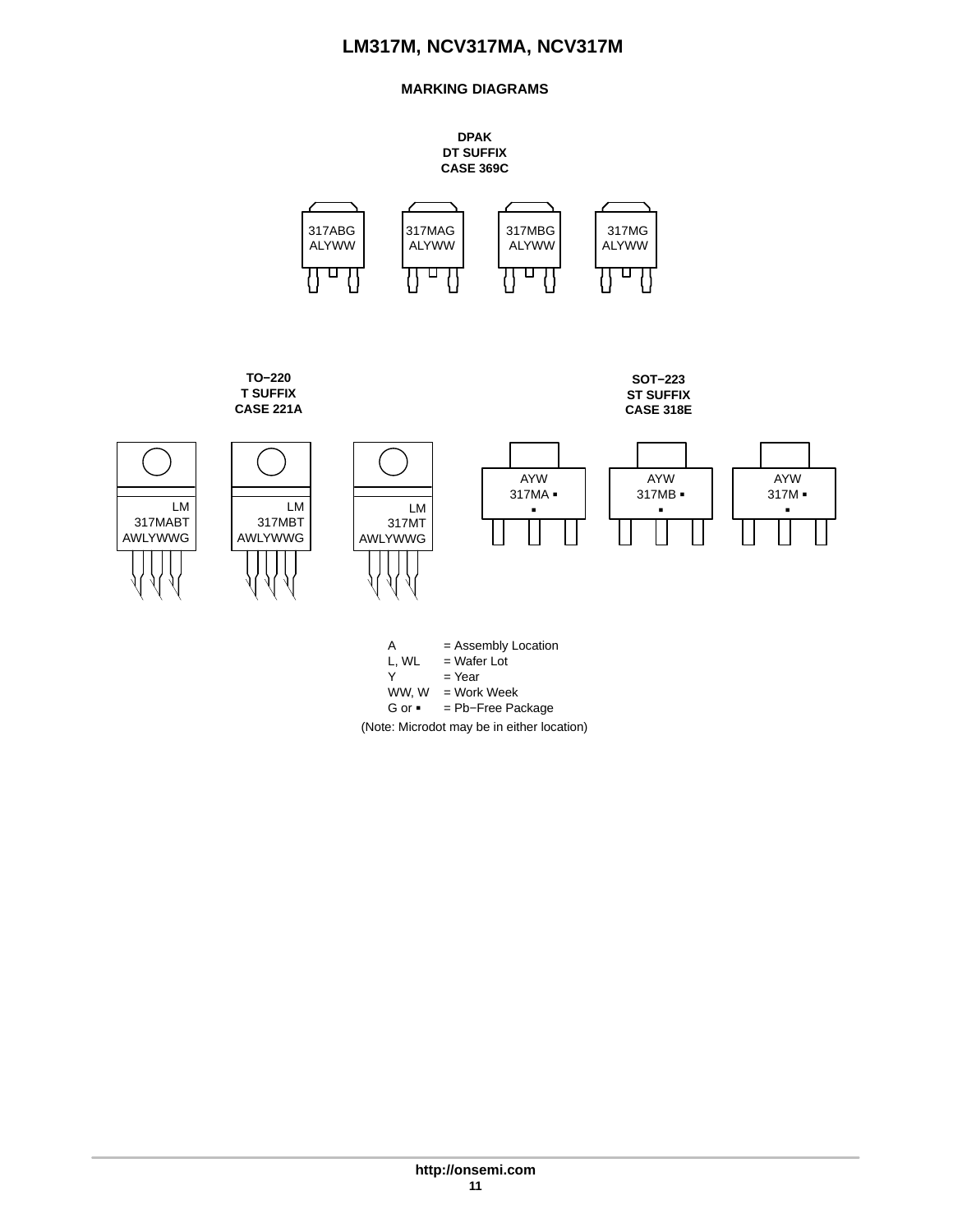### **PACKAGE DIMENSIONS**

#### **TO−220, SINGLE GAUGE**

CASE 221AB ISSUE A





- 
- NOTES:<br>
1. DIMENSIONING AND TOLERANCING PER ANSI Y14.5M, 1982.<br>
2. CONTROLLING DIMENSION: INCHES.<br>
3. DIMENSION Z DEFINES ARE ALLOWED.<br>
LEAD IRREGULARITIES ARE ALLOWED.<br>
4. PRODUCT SHIPPED PRIOR TO 2008 HAD DIMENSIONS<br>
5.

|            |       | <b>INCHES</b> | MILLIMETERS |       |  |  |
|------------|-------|---------------|-------------|-------|--|--|
| <b>DIM</b> | MIN   | MAX           | MIN         | MAX   |  |  |
| A          | 0.570 | 0.620         | 14.48       | 15.75 |  |  |
| B          | 0.380 | 0.405         | 9.66        | 10.28 |  |  |
| C          | 0.160 | 0.190         | 4.07        | 4.82  |  |  |
| D          | 0.025 | 0.035         | 0.64        | 0.88  |  |  |
| F          | 0.142 | 0.147         | 3.61        | 3.73  |  |  |
| G          | 0.095 | 0.105         | 2.42        | 2.66  |  |  |
| H          | 0.110 | 0.155         | 2.80        | 3.93  |  |  |
| J          | 0.018 | 0.025         | 0.46        | 0.64  |  |  |
| Κ          | 0.500 | 0.562         | 12.70       | 14.27 |  |  |
| L          | 0.045 | 0.060         | 1.15        | 1.52  |  |  |
| N          | 0.190 | 0.210         | 4.83        | 5.33  |  |  |
| Q          | 0.100 | 0.120         | 2.54        | 3.04  |  |  |
| R          | 0.080 | 0.110         | 2.04        | 2.79  |  |  |
| S          | 0.020 | 0.024         | 0.508       | 0.61  |  |  |
| T          | 0.235 | 0.255         | 5.97        | 6.47  |  |  |
| U          | 0.000 | 0.050         | 0.00        | 1.27  |  |  |
| ٧          | 0.045 |               | 1.15        |       |  |  |
| Z          |       | 0.080         |             | 2.04  |  |  |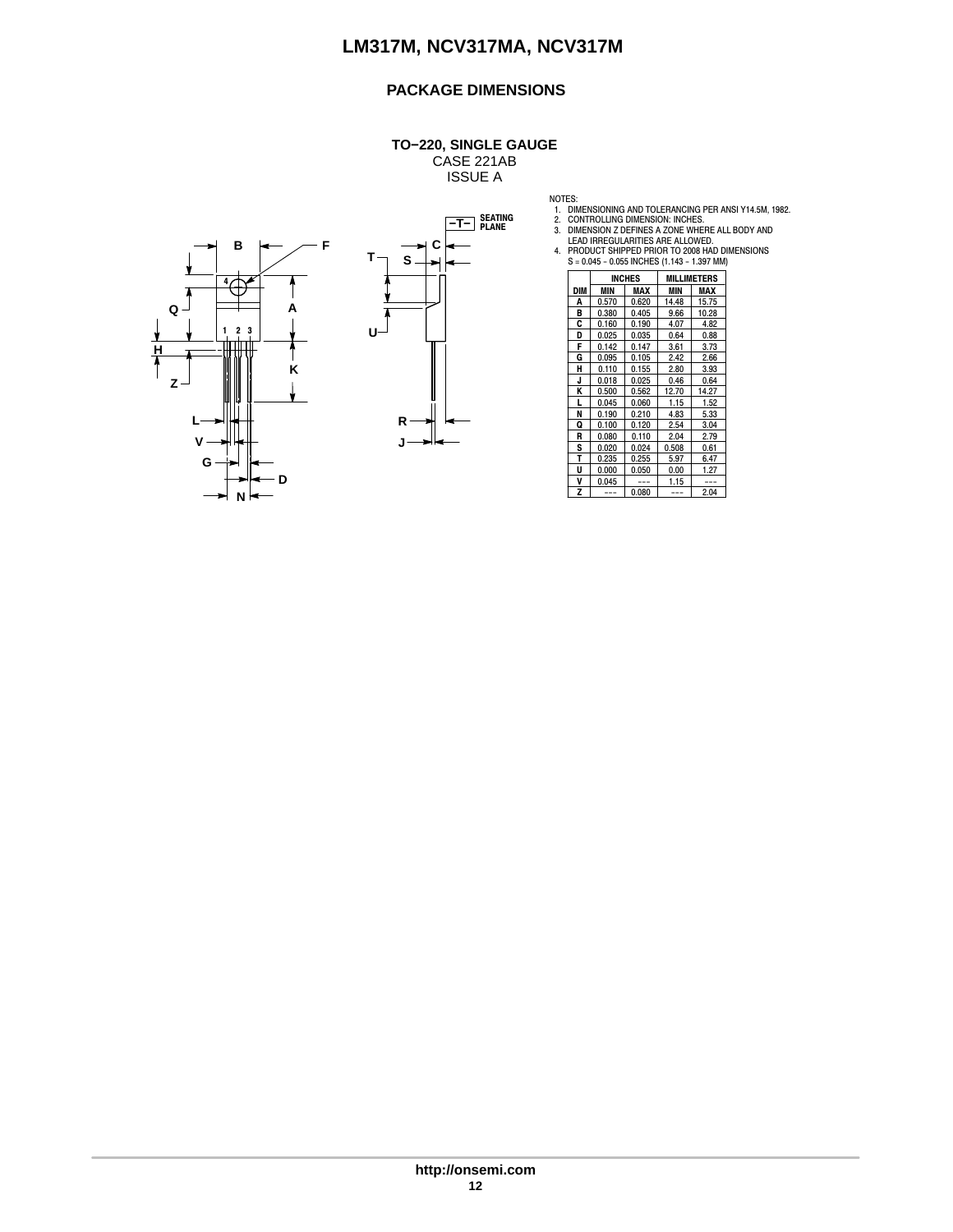#### **PACKAGE DIMENSIONS**

**DPAK DT SUFFIX** CASE 369C ISSUE D



NOTES:

- 1. DIMENSIONING AND TOLERANCING PER ASME Y14.5M, 1994.
- 2. CONTROLLING DIMENSION: INCHES. 3. THERMAL PAD CONTOUR OPTIONAL WITHIN DI-MENSIONS b3, L3 and Z.
- 4. DIMENSIONS D AND E DO NOT INCLUDE MOLD FLASH, PROTRUSIONS, OR BURRS. MOLD FLASH, PROTRUSIONS, OR GATE BURRS SHALL NOT EXCEED 0.006 INCHES PER SIDE.
- 5. DIMENSIONS D AND E ARE DETERMINED AT THE OUTERMOST EXTREMES OF THE PLASTIC BODY.
- 6. DATUMS A AND B ARE DETERMINED AT DATUM

|                | PLANE H.   |               |                    |            |  |  |  |  |
|----------------|------------|---------------|--------------------|------------|--|--|--|--|
|                |            | <b>INCHES</b> | <b>MILLIMETERS</b> |            |  |  |  |  |
| <b>DIM</b>     | <b>MIN</b> | <b>MAX</b>    | MIN                | MAX        |  |  |  |  |
| А              | 0.086      | 0.094         | 2.18               | 2.38       |  |  |  |  |
| A1             | 0.000      | 0.005         | 0.00               | 0.13       |  |  |  |  |
| b              | 0.025      | 0.035         | 0.63               | 0.89       |  |  |  |  |
| b2             | 0.030      | 0.045         | 0.76               | 1.14       |  |  |  |  |
| b <sub>3</sub> | 0.180      | 0.215         | 4.57               | 5.46       |  |  |  |  |
| C              | 0.018      | 0.024         | 0.46               | 0.61       |  |  |  |  |
| c2             | 0.018      | 0.024         | 0.46               | 0.61       |  |  |  |  |
| D              | 0.235      | 0.245         | 5.97               | 6.22       |  |  |  |  |
| E              | 0.250      | 0.265         | 6.35               | 6.73       |  |  |  |  |
| e              | 0.090      | <b>BSC</b>    | <b>BSC</b><br>2.29 |            |  |  |  |  |
| н              | 0.370      | 0.410         | 9.40               | 10.41      |  |  |  |  |
| L              | 0.055      | 0.070         | 1.40               | 1.78       |  |  |  |  |
| L1             | 0.108 REF  |               | 2.74 REF           |            |  |  |  |  |
| L <sub>2</sub> | 0.020 BSC  |               | 0.51               | <b>BSC</b> |  |  |  |  |
| L <sub>3</sub> | 0.035      | 0.050         | 0.89               | 1.27       |  |  |  |  |
| L4             |            | 0.040         |                    | 1.01       |  |  |  |  |
| z              | 0.155      |               | 3.93               |            |  |  |  |  |

**SOLDERING FOOTPRINT\***



\*For additional information on our Pb−Free strategy and soldering details, please download the ON Semiconductor Soldering and Mounting Techniques Reference Manual, SOLDERRM/D.